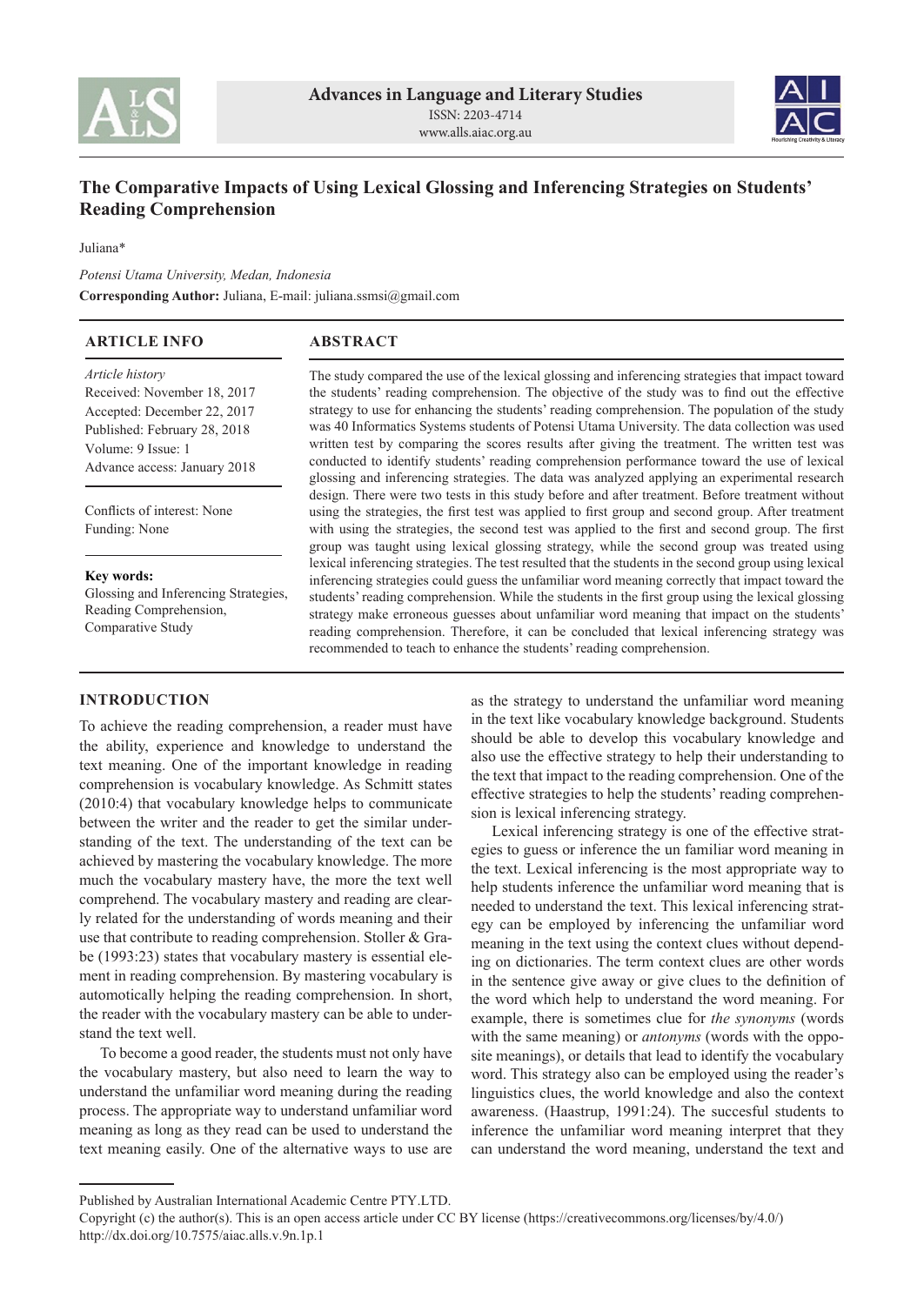use some available inferencing clues in the text. Another strategy can be used to help students understand the unfamiliar word meaning in the text that impact to the reading comprehension is lexical glossing.

Lexical glossing strategy is one of the strategy to focus on the explicit lexical items that help students to understand the unfamiliar word meaning by giving them the information of the words in the text. As Schmitt (2010:34) states that the glossing can be employed to help students understand the text well. Firstly, glossing can help students to understand the text easily. Secondly, glossing can help students to guess the unfamiliar word meaning correctly. And lastly, glossing can get students' attention to the words which help in reading process. One of the ways to use in lexical glossing by asking the students to focus on the word by colouring and underlining the words), so that the students can recognize them as chunks (Bishop, 2004). In short, If vocabulary is being glossed, it helps to make the vocabulary more salient by highlighting its form and meaning.

The studies on the use of lexical glossing and inferencing strategies actually have been more conducted by teachers and researchers since they have understood to the positive impact and the important of using the strategies for enhancing the students' vocabulary mastery and reading comprehension. Hence, the study was to find out the comparative impacts of using lexical glossing and inferencing strategies toward the students' performance in reading comprehension. The questions of this study were in the following:

- 1. How are the use of the lexical glossing and inferencing strategies have significantly impacted to the students' reading comprehension?
- 2. What is the most effective strategy to use that impact to the students' success in reading comprehension?

## **LITERATURE REVIEW**

### **Vocabulary Mastery and Reading Comprehension**

Vocabulary mastery is needed to help the reading comprehension. Many studies have found evidence of vocabulary mastery for the reading (Paribakht & Wesche, 1993 & 1997). Schmitt (2001:144) states that studies on the reading implies that the vocabulary mastery can contribute to the reading understanding. As Laufer (2003) states that to achieve the comprehension, the students must have the vocabulary mastery. The vocabulary mastery can help the students to understand the text well that impact to the comprehension. The students not only need to understand directly the meaning of what they are reading, but also they need to comprehend the implied text meaning. Since the main goal of reading is comprehension. The students must have some abilities to gain the reading comprehension such as deciding the main idea of the text, making questions from the text, answering the questions about the text, employing the context clues and summarizing the text.

Besides, the students must also be involved in the reading process by using the strategies. The students must use the strategies to understand the reading text well. The strategies are used as the tool to help the students enhance the comprehension and also encounter some related problems of the text comprehension. As Barnett (1988:110) states that there were 20 effective reading strategies for understanding of unfamiliar word meaning. The students can illustrate, evaluate, inference, use some context clues to understand the text. One of the studies shows that the main role of vocabulary mastery in reading comprehension is by Nation (2001). He points out that there is a high correlation between the students' vocabulary mastery and reading comprehension. Hence, the students' vocabulary mastery is as the key factor to predict the students' ability to comprehend the reading text.

#### **Reading Strategies**

To be skilled readers, the students must have the strategies to understand the text well. The indications of the succesful students in reading are showed from the students can be more efficient to decide the unfamiliar word meaning from text because they have vocabulary mastery, experience using context clues, and greater background knowledge (Goerss et al. 1999). As an alternative strategy is often advocated by reading instructors, namely lexical glossing and inferencing strategies.

#### **Lexical Inferencing as Reading Comprehension Strategy**

Lexical inferencing is one of effective strategies to help students utilize the amount of exposure in learning vocabulary. Haastrup (1991:13) states that the inferencing process is not only guessing the unfamiliar word meaning from context but also using the students' existing knowledge like the textual context to guess the unfamiliar lexical items meaning. The way to use the inferencing strategies often needs to consider from the following two aspects. One aspect is using linguistic and other knowledge to infer the unfamiliar word meaning; the other aspect is using the cognitive processes to infer the meaning of new words. (Roskams, 2005:71). Some inferencing strategies are used in the study. Firsly, guessing the unfamiliar word meaning from the extra textual context (thematic/world knowledge). Secondly, guessing the unfamiliar word meaning from discourse context like outside the sentence in which the word occurred (using forward or backward context). Thirdly, guessing the unfamiliar word meaning from local (sentence level) context. Fourtly, guessing from association or collocation knowledge (a clue word). Fifthly, guessing from syntactic knowledge. Sixthly, guessing from visual form (similarity or morphological understanding). Sevently, guessing from phonological similarity. All these inferencing strategies are employed to understand the unfamiliar words meaning from the clues in the context to gain the reading comprehension.

#### **Lexical Glossing as Reading Comprehension Strategy**

Lexical Glossing is one strategy to focus on the explicit lexical items that help students to understand the unfamiliar word meaning by giving them the information of the words in the text. As Schmitt (2010:34) states that the lexical gloss-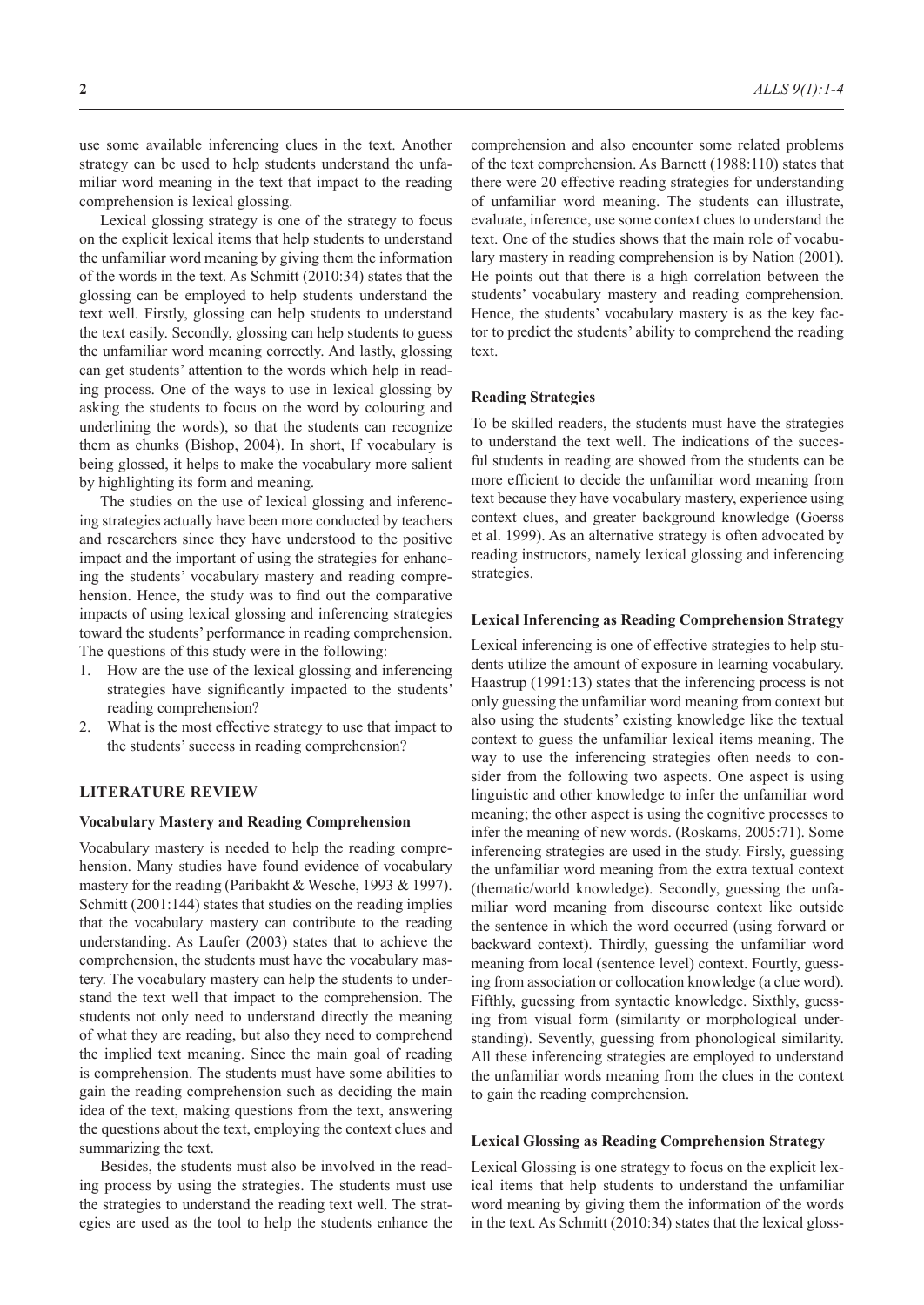ing can be employed to help students understand the text. Firstly, glossing can help students to understand the text easily. Secondly, glossing can help students to guess the unfamiliar words meaning accurately and correctly. And lastly, glossing can get students' attention to the words which help in the reading process. One of the ways to use in lexical glossing by asking the students to focus on the word by colouring and underlining the words), so that the students can recognize them as chunks (Bishop, 2004). In other words, If vocabulary is being glossed, it helps to make the vocabulary more salient by highlighting its form.

## **METHODS**

#### **Participants and Setting**

This study was in Potensi Utama University, Medan. The participants of this study was the Informatic engineering students of the seventh semester in 2014-2015 Academic Year. There were 60 students of 2 classes. Each of classes consists of 30 students. A test was given to 60 students to select 40 similar English proficiency level students for this study. The total number of sample was 40 students. The two classes involved that consist of 20 students then divided into first and second groups. The first group was taught using lexical glossing srategy, while the second group was treated using lexical inferencing strategy.

#### **Materials**

The materials used in this study were an assesment tests in pre-test and post-test for students' reading comprehension and vocabulary knowledge. The purpose of which was to obtain some information of students' reading comprehension, vocabulary knowledge toward text. The assesment tests consist of one reading passage with one reading comprehension questions and a test about vocabulary. The reading passage was used for the test taken from Top the TOEFL: unlocking the secrets of Ivy League students book by Leong, Kaiwen (1981). From this book was used one reading passage. The reading comprehension questions in the passage consists of 10 reading comprehension questions about the passage and 10 questions about the way to inference the unfamiliar word meaning in the passsage.

Both the first and the second groups were given Reading Comprehension materials in different methods. The students in first group were given lexical glossing strategy, while the students in second group were given and treated by lexical inferencing strategies with the help of the training materials.

## **RESULTS AND DISCUSSION**

#### **Results**

The results were taken from the score result of study directed to the two groups separately. There were two parameters to determine the different findings from the two groups (first and second groups). Firstly, the two groups were determined and obtained from their meaningful distinction between the result scores of students in pre-tests and post-tests of the first

and the second groups. Secondly, both groups were determined from their meaningful distinction between treatment directed to the two groups.

The Table 1 shows the comparison of means scores between the pre-test and the post-test for students in the first and second groups. It was determined from the different meaningful pre-test and post-test scores between students in the first group and second groups. The pre-test in first group with no glossing strategy and the pre-test in second group with no inferencing. The pre-test result showed without lexical glossing and inferencing had impacted to the students' reading comprehension. The students could'nt inference the unfamiliar word meaning and answer the reading comprehension well. And when the student were introduced to employ the lexical glossing and inferencing strategies. The students' score increased and the mistakes to answer the questions decrease. The first group was given the lexical glossing strategy, the mean result of the pre-test was 14.45 and the mean score for post-test was 16.25. The post-test score in first group with lexical glossing strategy had showed the students were succesful to guess the unfamiliar word meaning that impact to the student's reading comprehension.

While in the second group was taught by the lexical inferencing strategy, the mean result of the pre-tests was 15.60 and the mean score for post-test was 17.35. The post-test score in second group with lexical inferencing strategy had significantly impact to the succesful students to inference the unfamiliar word meaning that impact on the students' reading comprehension. In short, the students could guess and understand the unfamiliar words meaning and answer the reading comprehension well. This result indicated that the different significant scores between the pre-tests and posttests for students in the first and second groups.

Based on the results of the post-test after treatment taught, for which evaluations were better and higher than those of the pre-test, results shows that using the lexical inferencing strategies for guessing the meaning of the text had a positive impact on results of students' vocabulary knowledge performance and reading comprehension. The mean score result of post-test in second group using lexical inferencing strategies was also higher and better than the mean score of the post-test in first group. From the result, it can be concluded that the use of lexical inferencing strategies had significantly impacted to the reading comprehension and also can be as the alternative way to enhance the reading comprehension.

#### **DISCUSSION**

The study was analyzed in the following steps. First step was the analysis of variance. For the given hypothesis, the results of analysis of variance were applied to determine any meaningful distinction between the first and second groups of the students' scores. This evaluation was conducted from the results of the pre-test and post-test.

The Table 2 shows the variance analysis and comparative scores in the Pre-test and Post-test. From this table can be seen that the standard deviation was found 2.37 for pretest in the first group. The range of the table was between 1.5 and 2.9. While the second group, the standard deviation